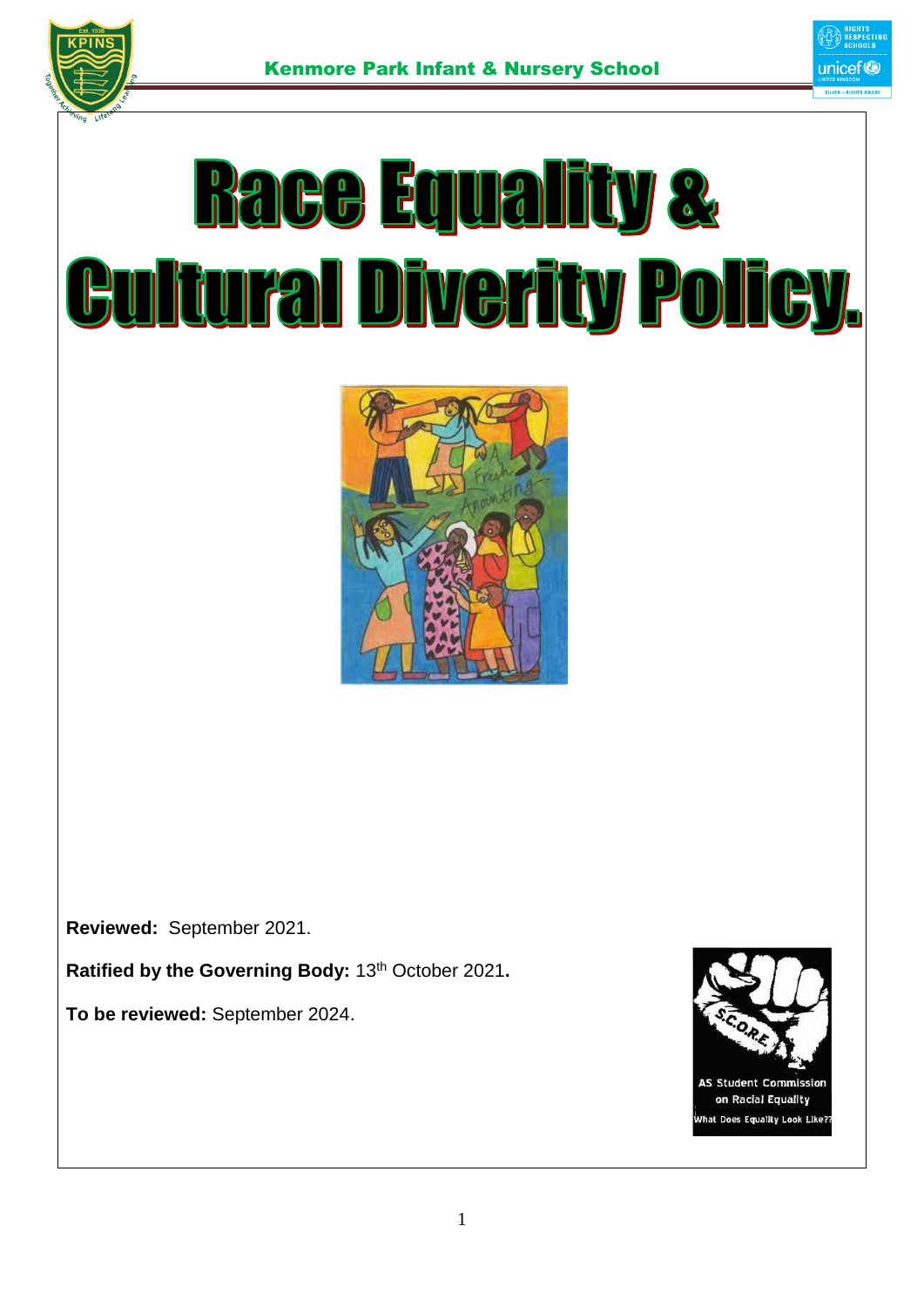

## **Race, Equality & Cultural Diversity Policy.**

#### **1. Background: school character and circumstances.**

Kenmore Park Infant & Nursery School is located in Kenton East Ward, which is designated as one of the wards with a high rate of social deprivation in London Borough of Harrow. Children are drawn in from the local council estate which is now made up of private and council owned properties, it also draws from the wider area of private owned housing. We pride ourselves on the cultural diversity of our intake and all that it brings with it. Analysis of school data show that for more than 92% of the pupils English is not their first language and that over 22 different languages are spoken by members of the school community.

At Kenmore Park Infant & Nursery School people from minority ethnic groups are represented at all levels of the school workforce, and all staff have full access to opportunities for promotion and career development. The Governing Body also aims to ensure that the cultural diversity of the school community is reflected by its membership.

**(UNCRC Article 14: Every child has the right to think and believe what they want and also to practise their religion; Article 30: Every child has the right to learn and use the language, customs and religion of their family whether or not these are shared by the majority).**

#### **2. Aims and values.**

Kenmore Park Infant & Nursery School welcomes its statutory general duty under the Race Relations (Amendment) Act 2000 to:

- Eliminate unlawful racial discrimination
- Promote equal opportunities and
- Promote good race relations between people of different racial groups

At Kenmore Park Infant & Nursery School we intend to:

- tackle racial discrimination, whether it be individual or institutional
- ensure that every person in the school is treated with respect and dignity
- actively promote good race relations between pupils, parents and the wider community.

We respect the religious beliefs and practices of all staff, pupils and parents and comply with all reasonable requests relating to religious observance and practice in line with the Harrow SACRA/guidance.

#### **3. Guiding principles.**

In fulfilling our legal duties listed above, we are guided by three essential principles:

 every pupil should have opportunities to achieve the highest possible standards and the best possible qualifications for the next stages of their life and education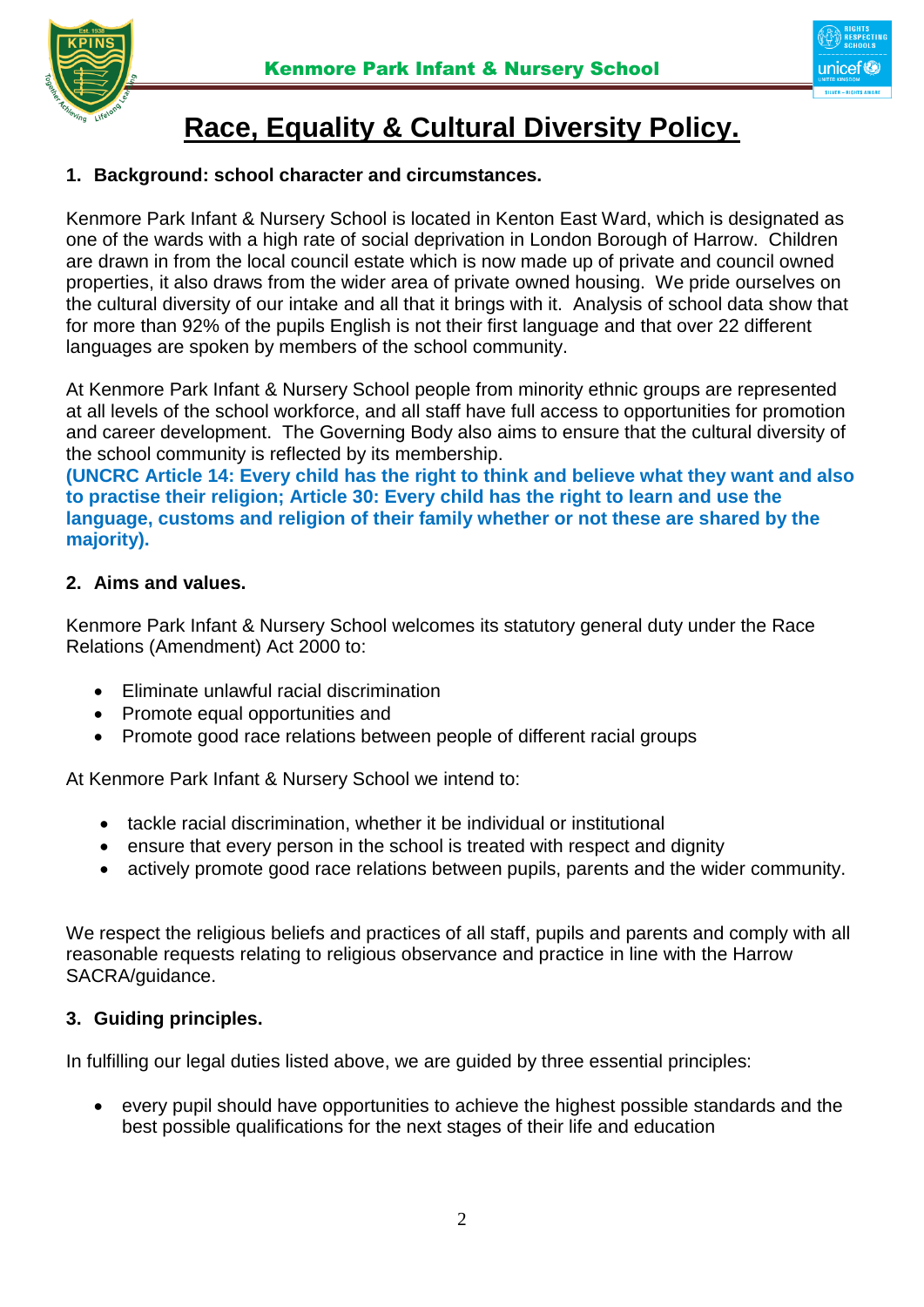

- ⊔niceft
- every pupil should be helped to develop a sense of personal and cultural identify that is confident and open to change, and that is receptive and respectful towards other identities.
- every pupil should develop the knowledge, understanding and skills that they need in order to participate in Britain's multi-ethnic society and in the wider context of an interdependent world.

#### **4. The full range of school policies and practices**

We ensure that the principles listed above apply to the full range of our policies and practices including those that are concerned with:

- pupils' progress, attainment and assessment
- behaviour, discipline and exclusions
- pupils' personal development and pastoral care
- teaching and learning
- admissions and attendance
- curriculum
- staff recruitment and professional development
- partnerships with parents and community

(Appendix 1)

#### **5. Leadership and management**

Kenmore Park Infant & Nursery School is opposed to all forms of racism and xenophobia, including those forms that are directed towards religious groups and communities, for example Islamophobia and against Travellers, refugees and asylum seekers.

(**Article 22: A refugee child or a child seeing refuge has the same rights as any other child).**

We will prove our commitment to the aims listed above by:

- Creating a positive atmosphere based on respect for people's differences
- Showing commitment to challenging and preventing racism
- Encouraging and supporting all pupils and staff to reach their potential
- Taking positive action to raise the achievement and attainment of underachieving groups
- Working in partnership with parents and the wider community to establish positive relationships and tackle racial discrimination
- Ensuring that the race equality policy and procedures are followed by all.

#### Roles and responsibilities

Promoting race equality and raising the achievement of ethnic minority pupils is the responsibility of everyone, including non-teaching staff and governors.

The Headteacher is responsible for:

• Implementing the Race Equality Policy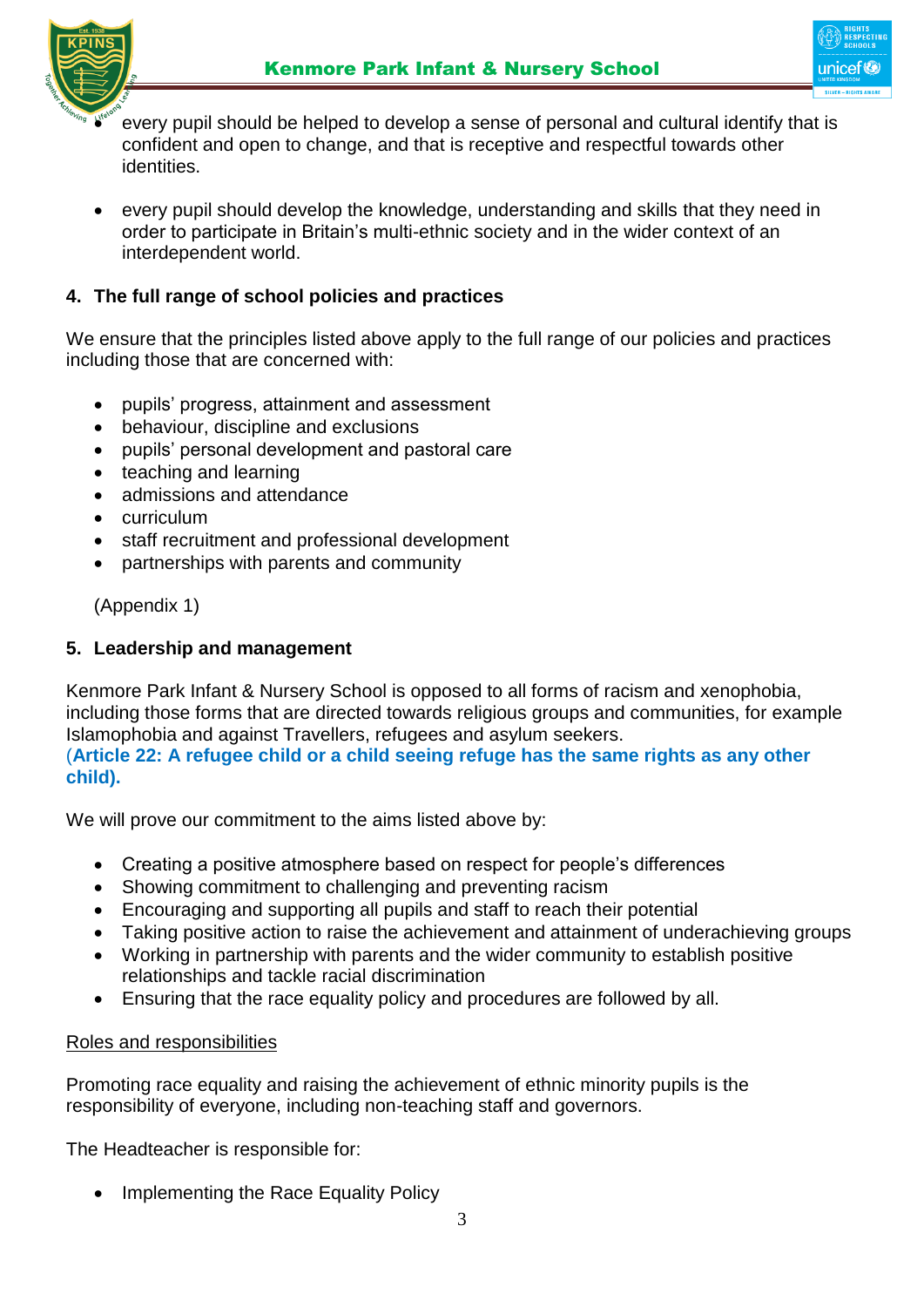

- Ensuring that all staff are aware of their responsibilities and are given access to appropriate training, including new staff
- Ensuring that efforts are made to recruit staff from all ethnic communities
- Ensuring that there is equality of opportunity for access to all staff promotion and training opportunities
- Assessing and monitoring the impact of the policy through a Race Equality Action Plan

The Governors are responsible for:

- Making sure that the school complies with the Race Relations Amendment Act
- Making sure that the Race Equality Policy and its procedures are followed

All staff are responsible for:

- Dealing with racial incidents that may occur
- Promoting race equality and not discriminating on racial grounds
- Ensuring that they use an inclusive approach via curriculum delivery and teaching strategies
- Taking up opportunities for training

Staff with specific responsibilities such as a governor or senior teacher should lead on:

- Coordinating work on race equality
- Dealing with reports on racist incidents.

#### **6. Policy Planning, review and implementation**

At Kenmore Park Infant & Nursery School we assess and monitor the impact of its policies on pupils, parents and staff from different racial groups by:

- Scrutiny of attainment data by ethnicity
- Using data to monitor progress by ethnic groups and setting relevant targets
- Ensuring that issues of underachievement, progress, behaviour and exclusions raised by monitoring are used to inform planning and resource decisions
- Ensuring that no ethnic group within the school community is unable to gain access to school life e.g. parents' evenings, PTA, governing body, hiring school buildings
- Auditing tools such as the SSE
- Consultation (staff, pupils, parents, community)
- Developing the school policies and School Development Plan in light of the findings
- Building race equality impact questions into policy development and planning processes
- Incorporating race equality targets into strategic plans
- Ensuring that there is a strategy for training and supporting staff and governors.

#### **6. Date of the policy**

This Race Equality Policy was reviewed and formally adopted & ratified by the Governing Body of Kenmore Park Infant & Nursery School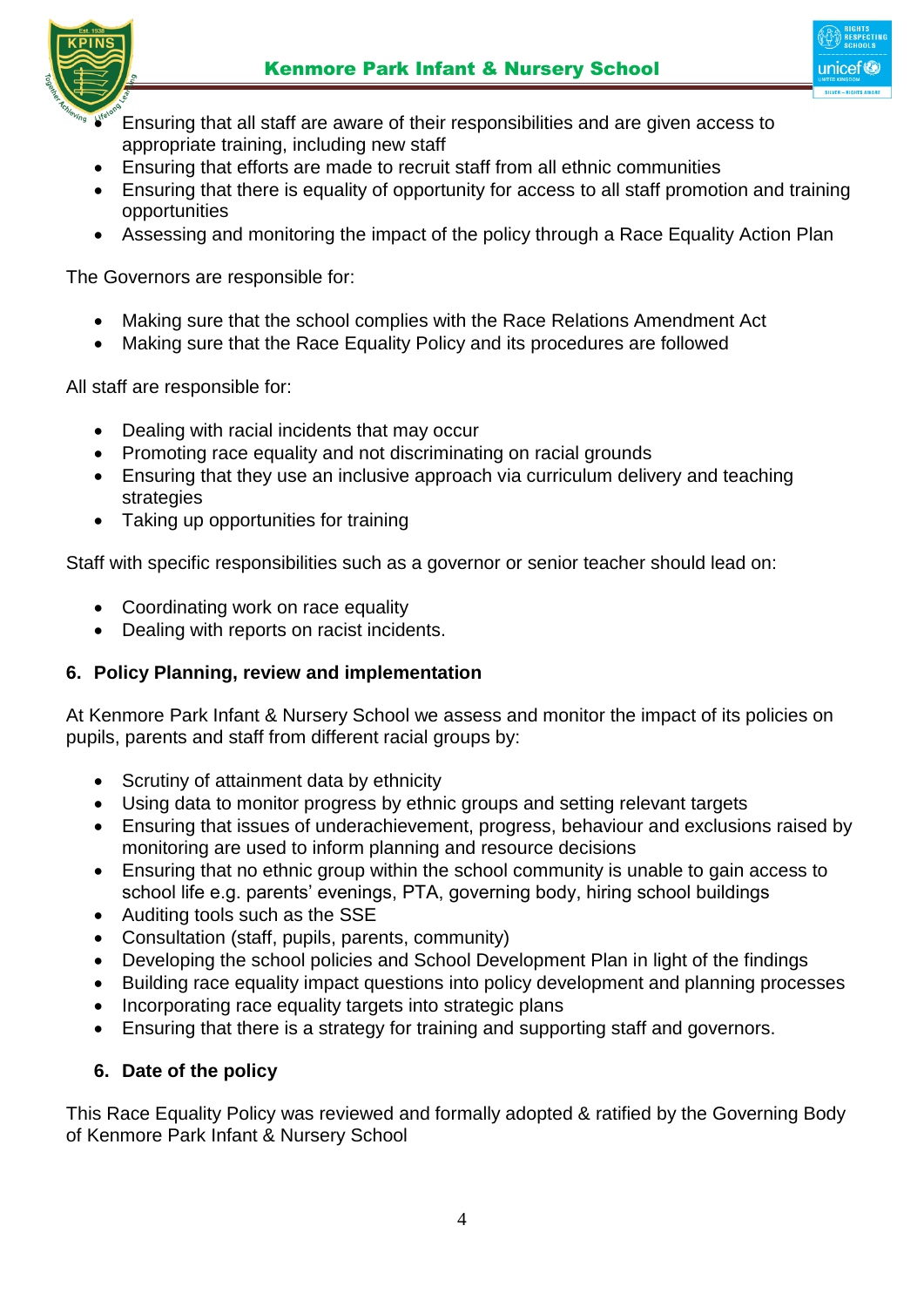



#### **7. Breaches of the policy**

Breaches of this policy will be dealt with in the same ways that breaches of other policies are dealt with, as determined by the Headteacher and governing body. The governing body are informed annually of all racial incidents in the school. The Headteacher has a racial incident book which is used for all cases where racism is reported by either pupils or adults.